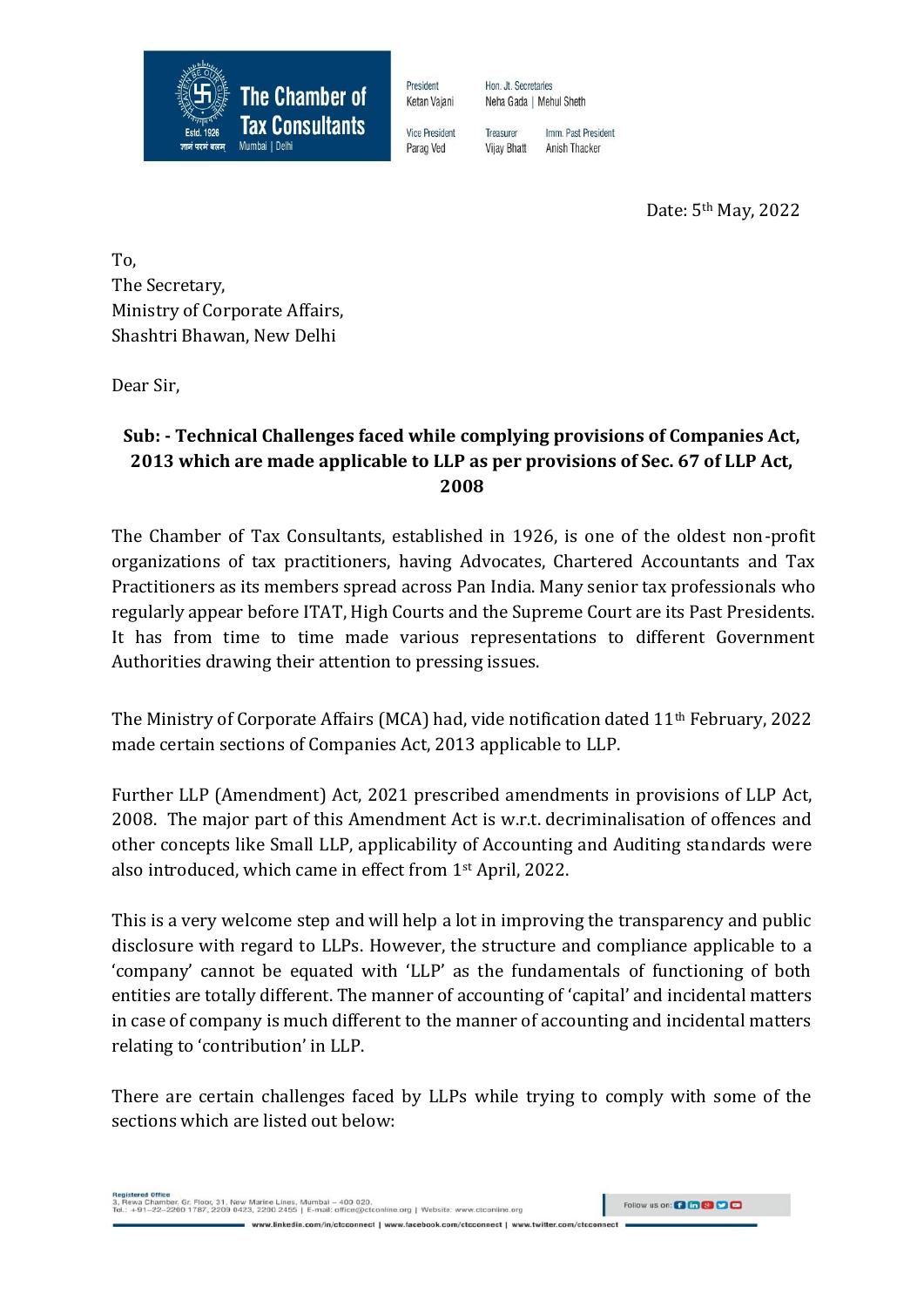

Hon. Jt. Secretaries Neha Gada | Mehul Sheth

Vice President Parag Ved

Imm. Past President Treasurer **Vijay Bhatt** Anish Thacker

| <b>Section</b>        | <b>Challenges faced</b>                                                                                                     |
|-----------------------|-----------------------------------------------------------------------------------------------------------------------------|
| <b>Sec. 34A</b>       | Section 129 of Companies Act, 2013 states about the format in                                                               |
| <b>Accounting and</b> | which financial statements to be prepared for companies, i.e., in                                                           |
| <b>Auditing</b>       | the format prescribed in Schedule III. Similar provision is given                                                           |
| <b>Standards</b>      | under Section 34(2) of LLP Act, 2008 about the format for                                                                   |
|                       | preparation of Statement of Account and Solvency. This format                                                               |
|                       | is to be prescribed in the Rules, but it is not yet prescribed. The                                                         |
|                       | LLP Rules 2009 mention about the form in which this Statement                                                               |
|                       | of Account and Solvency is to be filed with ROC, i.e., Form 8.                                                              |
|                       | However, there is no standardisation in the format and manner                                                               |
|                       | in which Statement of Account and Solvency is to be prepared by                                                             |
|                       | LLPs.                                                                                                                       |
|                       |                                                                                                                             |
|                       | Further Section 133 of Companies Act, 2013 mandates                                                                         |
|                       | companies to follow Accounting Standards prescribed by Central                                                              |
|                       | Government for different classes of Companies. The LLP                                                                      |
|                       | Amendment Act, 2021 has introduced Section 34A in LLP Act,                                                                  |
|                       | 2008 which empowers Central Government to prescribe                                                                         |
|                       | accounting standards and auditing standards for certain class of                                                            |
|                       | LLPs too. However, the same standards of accounting as are                                                                  |
|                       | applicable for companies cannot be made applicable to LLPs                                                                  |
|                       | because of the basic difference between both the structures.                                                                |
|                       | Further as mentioned above, there is no standard format in LLPs                                                             |
|                       | for preparation of Statement of Account and Solvency. Unless                                                                |
|                       | this format of Statement of Account and Solvency is<br>standardised, it will practically be very difficult for companies to |
|                       |                                                                                                                             |
|                       | follow the accounting standards.                                                                                            |
|                       | Similarly, Section 143(3) of Companies Act, 2013 states about                                                               |
|                       | the contents which auditors report of companies shall include                                                               |
|                       | and Section 143(9) mandates every auditor to follow auditing                                                                |
|                       | standards. Section 143(11) empowers Central Government to                                                                   |
|                       | direct, in case of some class of companies, the auditors to include                                                         |
|                       | an additional CARO Report as part of their auditor's report.                                                                |
|                       | Unless a similar section is included in the LLP Act, 2008 to                                                                |
|                       | prescribe the contents on which auditor needs to comment upon                                                               |

Registered Office<br>3, Rewa Chamber, Gr. Floor, 31, New Marine Lines, Mumbai – 400 020.<br>Tel.: +91–22–2200 1787, 2209 0423, 2200 2455 | E-mail: office@ctconline.org | Website: www.ctconline.org www.linkedin.com/in/clcconnect | www.facebook.com/clcconnect | www.twitter.com/clcconnect

Follow us on: 0 to 8 9 9 0

ı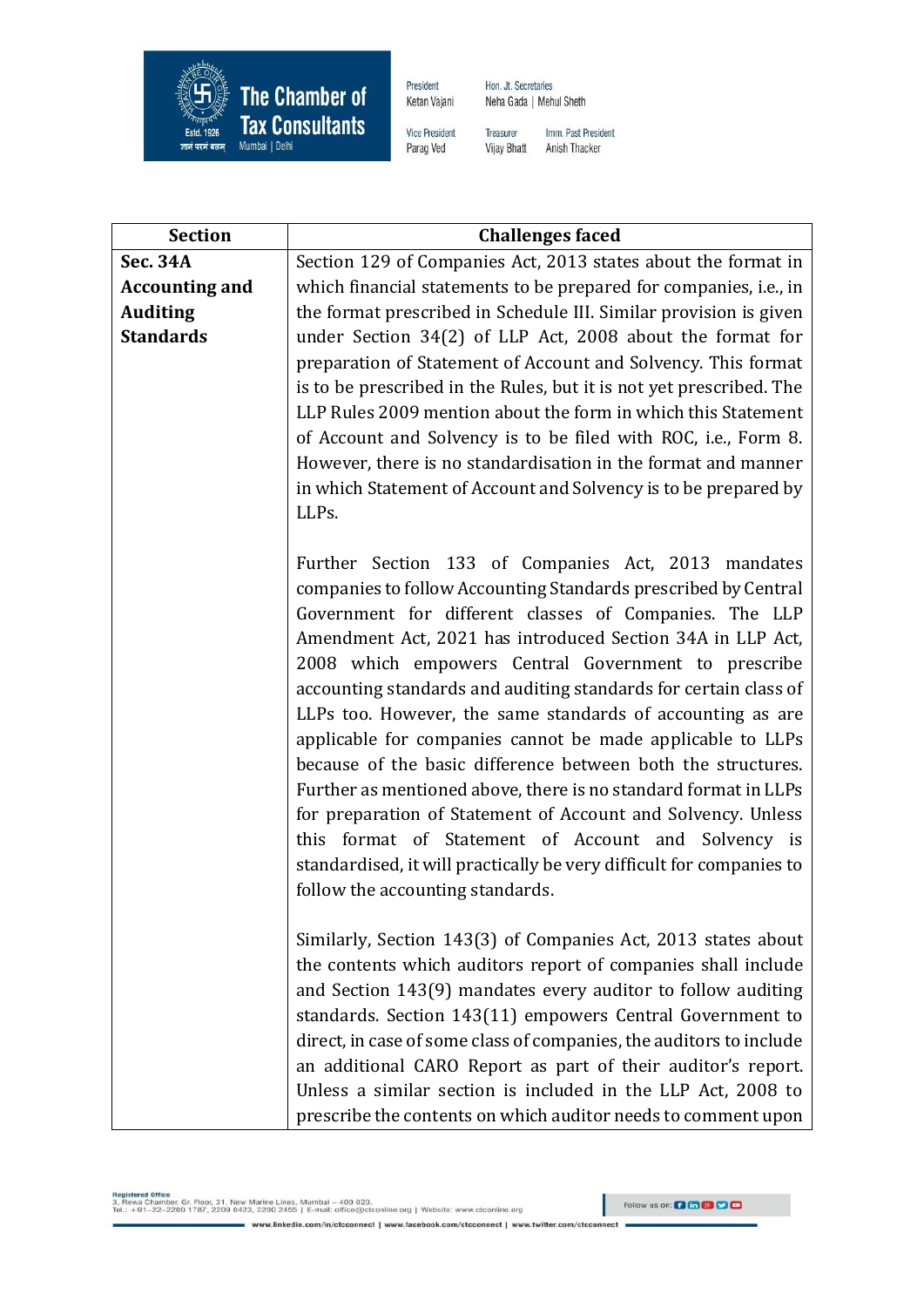

Hon. Jt. Secretaries Neha Gada | Mehul Sheth

Vice President Parag Ved

Imm. Past President Treasurer **Vijay Bhatt** Anish Thacker

|                          | while doing audit, it will be very difficult for auditors to comply<br>with auditing standards for LLPs. Further the same standards of<br>auditing or the same format of CARO report as are applicable for<br>companies cannot be made applicable to LLPs because of the<br>basic difference between both the structures and difference in<br>applicability of various provisions of respective Acts to<br>companies and to LLPs.<br>Therefore, it is necessary to insert provisions related to above-<br>mentioned subject in LLP Act, 2008 before making accounting<br>standards and auditing standards applicable to LLPs. |
|--------------------------|-------------------------------------------------------------------------------------------------------------------------------------------------------------------------------------------------------------------------------------------------------------------------------------------------------------------------------------------------------------------------------------------------------------------------------------------------------------------------------------------------------------------------------------------------------------------------------------------------------------------------------|
| <b>Concept of DP and</b> | As per notification dated 11 <sup>th</sup> February, 2022, while making                                                                                                                                                                                                                                                                                                                                                                                                                                                                                                                                                       |
| <b>Director</b>          | Section 164 and Section 167 of Companies Act, 2013 applicable<br>to LLPs, certain modifications were done in respect of LLPs. One                                                                                                                                                                                                                                                                                                                                                                                                                                                                                             |
|                          | such change was that the word "Director" used in these sections                                                                                                                                                                                                                                                                                                                                                                                                                                                                                                                                                               |
|                          | to be replaced with "Designated partner (DP)" in the context of                                                                                                                                                                                                                                                                                                                                                                                                                                                                                                                                                               |
|                          | LLPs.                                                                                                                                                                                                                                                                                                                                                                                                                                                                                                                                                                                                                         |
|                          | The said wordings indicate that the position of Designated<br>Partner in LLP is equated with the position of Director of<br>Company in the context of Section 164 and 167 of Companies<br>Act, 2013.                                                                                                                                                                                                                                                                                                                                                                                                                          |
|                          | If we compare position of Director vis-a-vis DP, it can be seen:                                                                                                                                                                                                                                                                                                                                                                                                                                                                                                                                                              |
|                          | (a) DP should necessarily be partner and exception is only<br>provided in case of body corporate being the partner of<br>LLP.                                                                                                                                                                                                                                                                                                                                                                                                                                                                                                 |
|                          | Whereas in case of company, the shareholders and<br>directors are two different concepts. The director(s) must<br>not necessarily be a shareholder for being a director.                                                                                                                                                                                                                                                                                                                                                                                                                                                      |
|                          | (b) DP is a partner who is additionally made responsible to<br>take care of compliance part. He need not be a decision-<br>making partner.                                                                                                                                                                                                                                                                                                                                                                                                                                                                                    |

Registered Office<br>3, Rewa Chamber, Gr. Floor, 31, New Marine Lines, Mumbai – 400 020.<br>Tel.: +91–22–2200 1787, 2209 0423, 2200 2455 | E-mail: office@ctconline.org | Website: www.ctconline.org www.linkedin.com/in/clcconnect | www.facebook.com/clcconnect | www.twitter.com/clcconnect

ı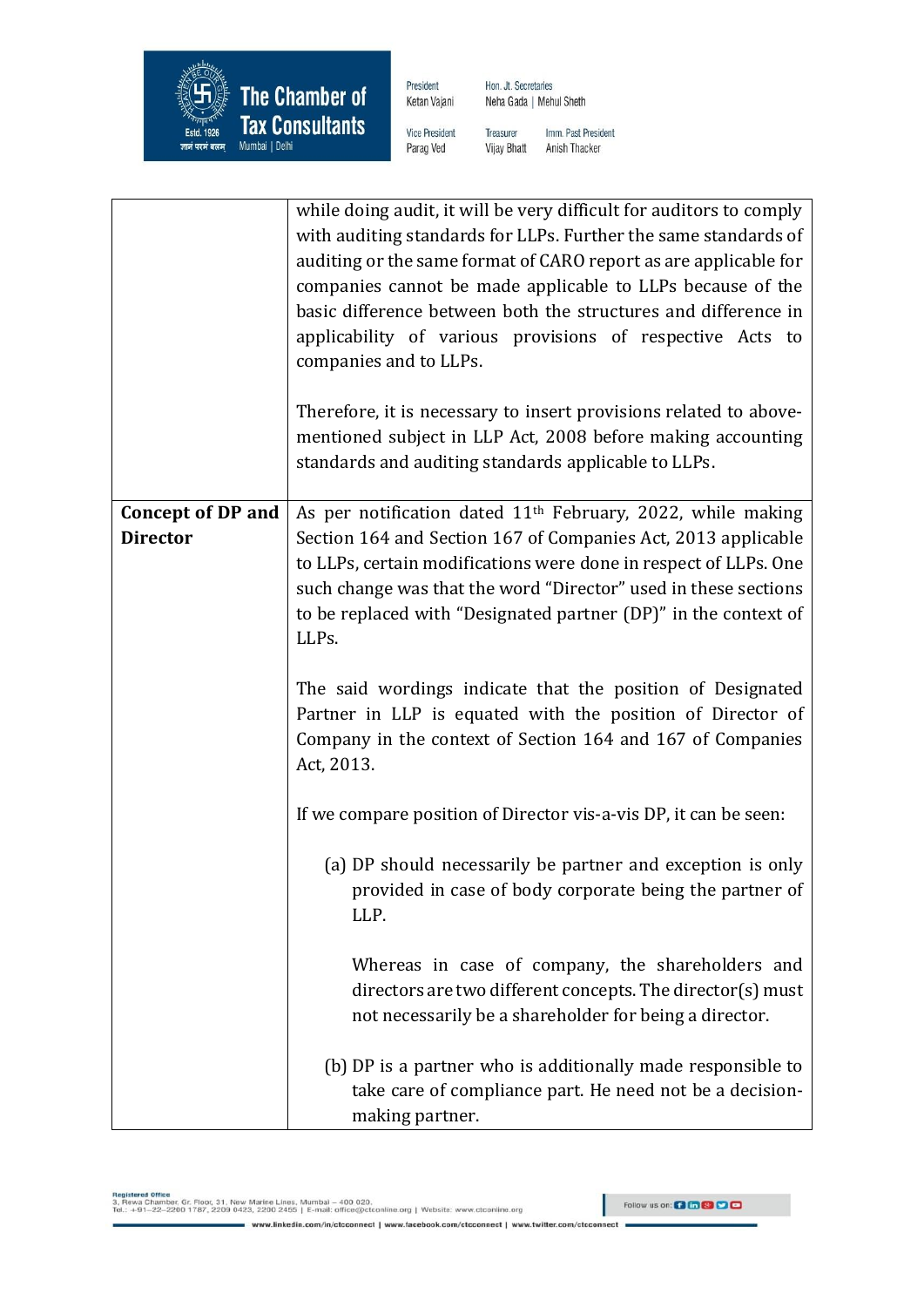

┯

 $\Gamma$ 

President Ketan Vajani Hon. Jt. Secretaries Neha Gada | Mehul Sheth

Vice President Parag Ved

Imm. Past President Treasurer **Vijay Bhatt** Anish Thacker

|                                                                        | Whereas a director is designated with all the power of<br>taking decisions in case of company, although he may or<br>may not a member or even related to the members.<br>From the above, it can be inferred that position of DP cannot be<br>equated with the Director and therefore applying similar<br>concept of disqualification in case of DP may not a welcome and<br>fair step.<br>Therefore, applying Companies Act Provisions to LLP is not a<br>welcome step.                                                                                           |
|------------------------------------------------------------------------|-------------------------------------------------------------------------------------------------------------------------------------------------------------------------------------------------------------------------------------------------------------------------------------------------------------------------------------------------------------------------------------------------------------------------------------------------------------------------------------------------------------------------------------------------------------------|
| Sec. 164<br><b>Disqualifications</b><br>for Appointment<br>of Director | As per amendment to Sec. 164 in Companies Act, 2013 in<br>the context of LLPs, post 11 <sup>th</sup> February 2022, any person<br>who has incurred any disqualification mentioned under<br>sec 164, shall not be eligible to become a designated<br>partner (DP) of any LLP or to continue as designated<br>partner in said LLP.<br>Further if we read proviso to Sec. 167 of Companies Act,<br>$\bullet$<br>2013 which is also made applicable to LLPs, it states that<br>such disqualified DP shall be vacated from all other LLPs<br>other than defaulting LLP |
|                                                                        | So it can be seen that Sec 164 says that disqualified DP<br>shall not be eligible to continue as DP in defaulting LLP<br>whereas proviso to Sec 167 says disqualified DP shall not<br>vacate from defaulting LLP. Hence there is a contradiction<br>in drafting of Sec. 164 and proviso to Sec 167 made<br>applicable to LLPs. If we interpret and go by literal<br>interpretation of Sec. 164, then the proviso to Sec. 167(1)<br>will become absurd.                                                                                                            |
|                                                                        | Under Section 164(2) Companies Act, 2013, there is a<br>requirement on directors to inform all companies where<br>he is a director about his non-disqualification in Form<br>DIR-8 before he gets appointed. If a similar provision is                                                                                                                                                                                                                                                                                                                            |

www.linkedin.com/in/ctcconnect | www.facebook.com/ctcconnect | www.twitter.com/ctcconnect

I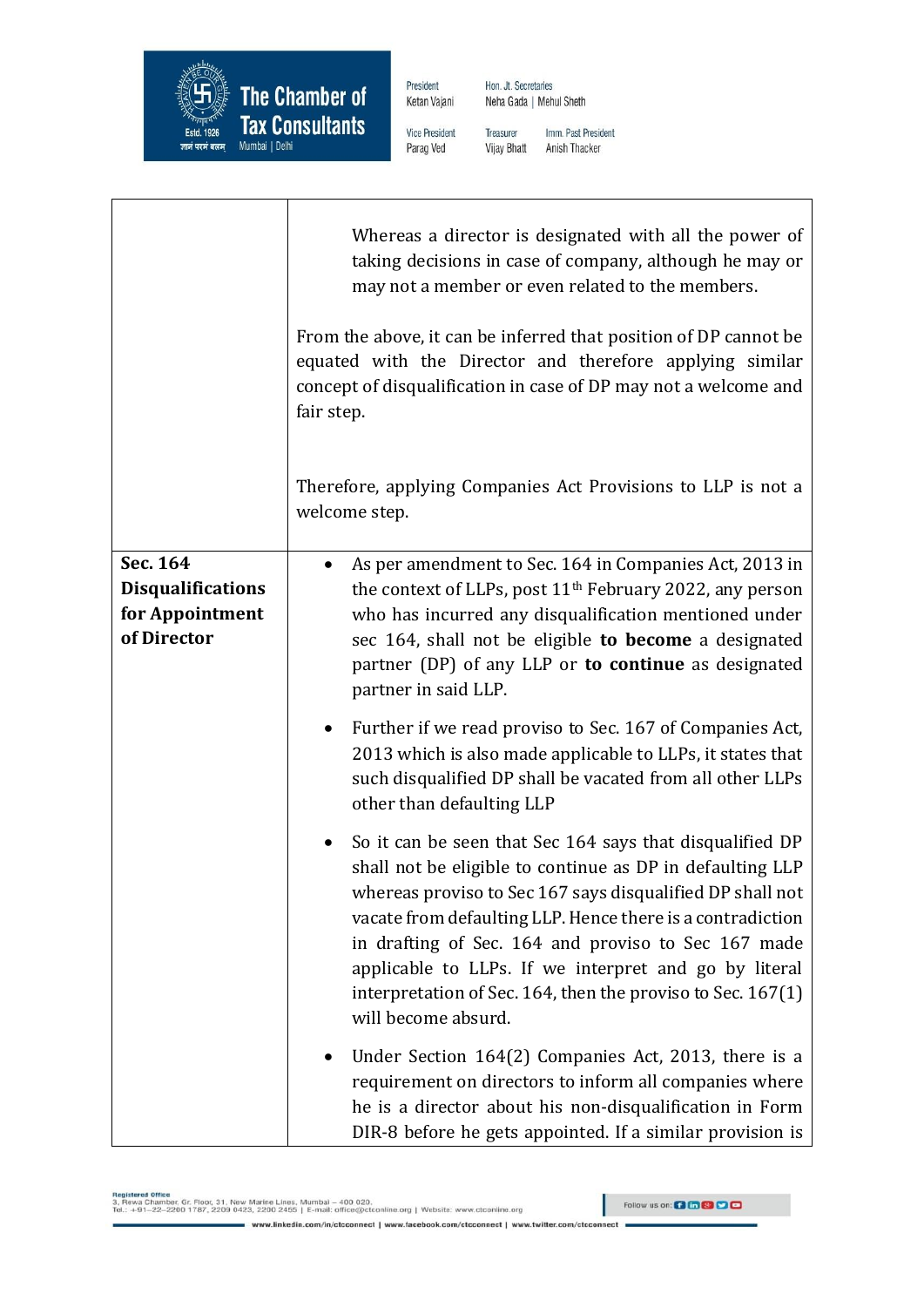

Hon. Jt. Secretaries Neha Gada | Mehul Sheth

Vice President Parag Ved

Imm. Past President Treasurer **Vijay Bhatt** Anish Thacker

|                                                                              | not inserted in LLP Act, then it shall be very difficult to<br>find out whether a person being appointed as a DP is<br>disqualified?                                                                                                                                                                                                                                                                                                                                                                                                                                             |
|------------------------------------------------------------------------------|----------------------------------------------------------------------------------------------------------------------------------------------------------------------------------------------------------------------------------------------------------------------------------------------------------------------------------------------------------------------------------------------------------------------------------------------------------------------------------------------------------------------------------------------------------------------------------|
| Sec. 167 -<br><b>Vacation of office</b><br>of Director                       | Sec. 167(3) made applicable to LLPs says that where all<br>$\bullet$<br>the designated partners of limited liability partnership<br>vacate their offices under any of the disqualifications<br>specified in sub-section (1), the partners or, in their<br>absence, the Central Government shall appoint the<br>required number of designated partners who shall hold<br>office till the designated partners are appointed by the<br>limited liability partnership.                                                                                                               |
|                                                                              | Sec. 7 states that Designated partners necessarily should<br>be partners in case of Individual Partners and in case of<br>Body Corporate members, nominee of said body<br>corporates can act as DPs.                                                                                                                                                                                                                                                                                                                                                                             |
|                                                                              | If partners of LLP are not willing to admit other person as<br>DP as this will necessarily require them to become<br>partners in that LLP OR in case there is dispute among<br>partners and hence they are not willing to appoint any<br>other partner, then it will lead to deadlock situation.<br>Hence it is not clear whether the DP appointed by CG will<br>be treated as good as nominee OR whether such LLP must<br>necessarily admit him as a partner. What will be his terms<br>of admission w.r.t. Contribution/Profit sharing and<br>Voting rights is also not clear. |
|                                                                              | As concept of Director in case of Company and Designated<br>partner in case of LLP are different, simply making Section 164<br>and 167 of Companies Act, 2013 applicable to LLPs can lead to<br>lot of ambiguities and clarity will be needed as to how to deal in<br>case of disputed cases or deadlock situations.                                                                                                                                                                                                                                                             |
| Sec. 90 (1) to (11)<br><b>Investigation of</b><br>beneficial<br>ownership of | Since no separate Rules for identification of significant beneficial<br>owner (SBO) of LLP are prescribed, it appears that the<br>Companies (Significant Beneficial Owners) Rules, 2018 ("SBO<br>Rules") which are applicable to Company will be applicable to<br>LLP also.                                                                                                                                                                                                                                                                                                      |

www.linkedin.com/in/ctcconnect | www.facebook.com/ctcconnect | www.twitter.com/ctcconnect

I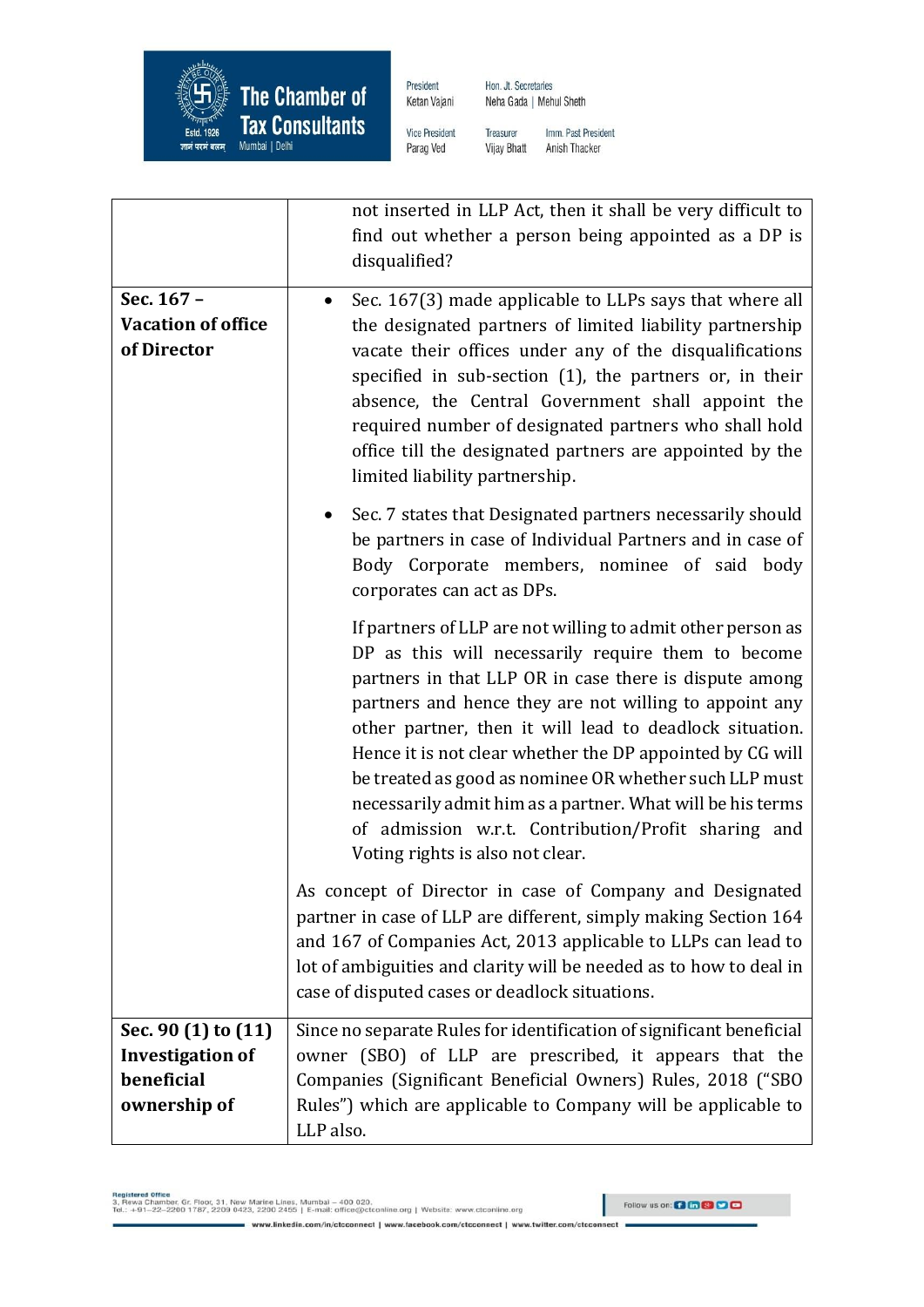

Hon. Jt. Secretaries Neha Gada | Mehul Sheth

Vice President Parag Ved

Imm. Past President Treasurer **Vijay Bhatt** Anish Thacker

| shares in certain | In case of companies, as per Section $90(1)$ read with the SBO         |
|-------------------|------------------------------------------------------------------------|
| cases             | Rules, every Individual acting [1]alone or [2]together, or             |
|                   | [3] through one or more persons or trust possess one or more           |
|                   | the following rights/entitlements in reporting LLP                     |
|                   | i. Holds indirectly or together with direct holding 10 % or            |
|                   | more in a <b>Contribution</b>                                          |
|                   | ii. Holds indirectly or together with direct holding 10% or            |
|                   | more <b>voting rights</b> of the shares                                |
|                   | iii. Right to receive or participate in <b>distributable dividend</b>  |
|                   | or other distributable - 10% or more in a financial                    |
|                   | <b>year</b> indirectly or together with direct holding                 |
|                   | iv. Exercises or has Right to exercise <b>significant influence</b> or |
|                   | <b>control</b> in any manner other than direct holdings alone          |
|                   | is the significant beneficial owner of a Company.                      |
|                   |                                                                        |
|                   | As per notification dated $11th$ February, 2022 while making           |
|                   | Section 90 of Companies Act, 2013 applicable to LLP, the word          |
|                   | 'shares' were substituted with the word 'contribution', i.e. the       |
|                   | concept of 'capital' and 'contribution' are treated equally.           |
|                   |                                                                        |
|                   | However, features of LLP are much different than a Company; as         |
|                   | LLP has features where it is a partnership firm having limited         |
|                   | liability. Therefore, the treatment w.r.t. withdrawal of               |
|                   | contribution, dividend, voting is different in LLP as compared to      |
|                   | a Company where all these factors are linked to capital only,          |
|                   | except in case of shares carrying differential voting rights in a      |
|                   | company, where voting rights may be different as compared to           |
|                   | capital built-up.                                                      |
|                   |                                                                        |
|                   | As unlike 'capital' in company, the 'contribution' in LLP can be       |
|                   | withdrawn by partners as per terms and conditions mentioned            |
|                   | in agreement.                                                          |
|                   |                                                                        |
|                   | Therefore, considering above factors, for identification of SBO in     |
|                   | LLP, rather than applying the same SBO provisions which are            |
|                   | applicable to a company, it is recommended that separate set of        |
|                   | provisions prescribed in case of LLP.                                  |

ı